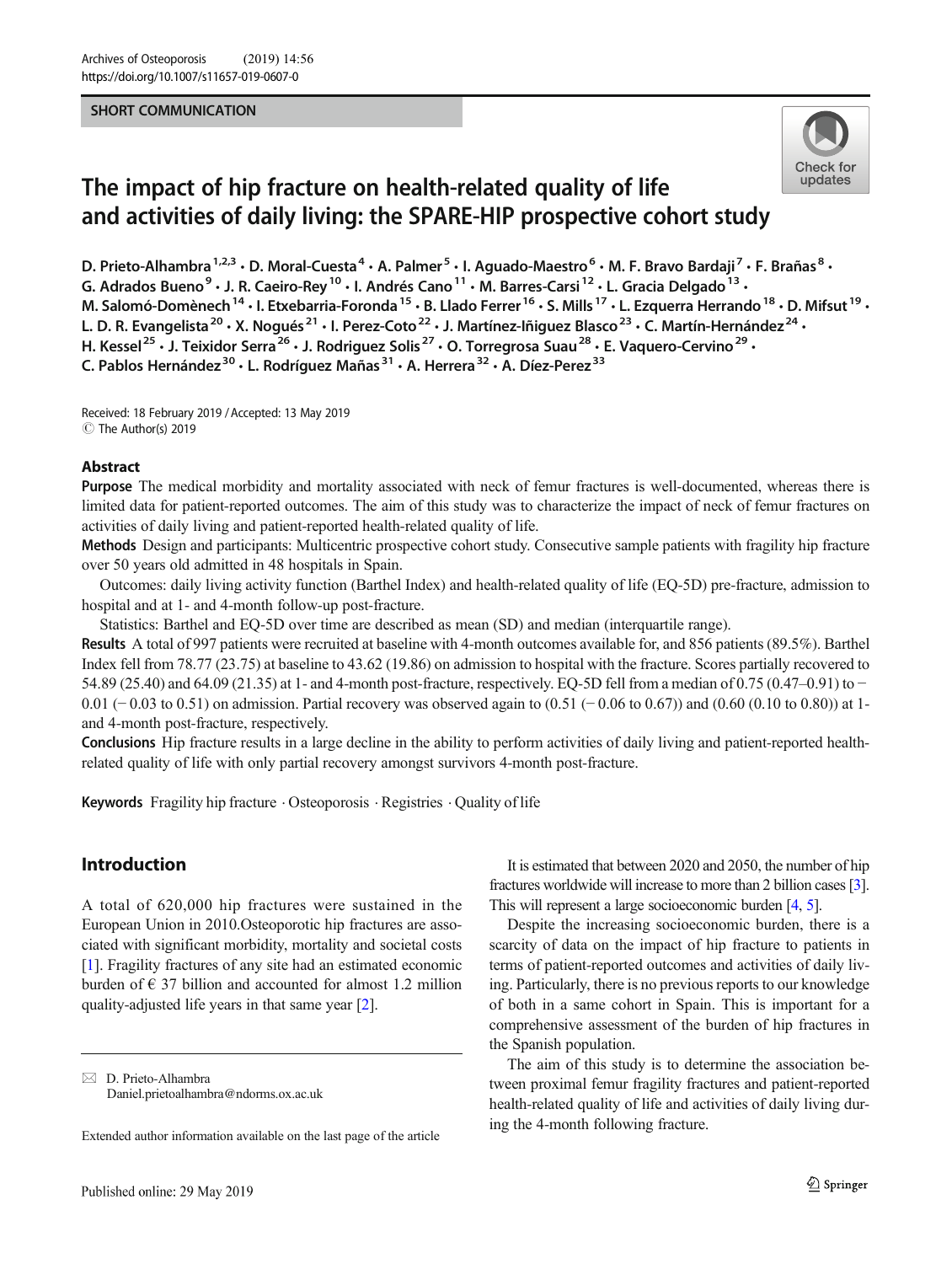# Methods

# Study design and setting

Multi-centre prospective observational cohort study in 48 hospitals in Spain

# Eligibility criteria

Details on sampling strategies, data collection and follow-up have been reported elsewhere [\[6\]](#page-2-0). One thousand consecutive men or women aged  $\geq 50$  years old with a diagnosis of a fragility femur fracture were recruited. Consent was obtained from patient or principal carer and/or legal representative of the patient.

#### Measurements

Data was collected during consultations on admission and at 1-month and 4-month follow-up appointments. Phone consultations were conducted for the 1 month and 4 months when face-to-face visits were not possible. Baseline (pre-fracture) measures were collected on admission to hospital-based on patient recollection of their previous activity and health status.

Outcome measures were Barthel Index (ability to perform activities of daily living) [[7\]](#page-2-0)) and EQ-5D-3L (global healthrelated quality of life [\[8\]](#page-2-0)). Barthel scores range from 0 to 100, with lower scores indicating more disability. EQ-5D-3L measures five dimensions (mobility, self-care, usual activities, pain and anxiety/depression) and a global visual analogue scale (VAS). Utility indices were derived from EQ-5D-3L using Spanish national preference tables [\[9](#page-3-0)]. These range from 0 (death) or even negative values (worse than death) to 1 (full health).

# Statistical analyses

Barthel EQ-5D-3L is expressed as mean (standard deviation) and as median (interquartile range) (Table 1). Change in utility indices over time is plotted as a histogram (Fig. [1](#page-2-0)).

# **Results**

Baseline outcome data was available for 997 patients, of whom 856 (85.9%) completed 4 months of follow-up. Of the 141 without follow-up data, 99 (9.9%) have died, and 42 (4.2%) were lost to follow-up. Detailed patient characteristics have been previously reported [[6\]](#page-2-0). Complete data on baseline and 1- and 4-month Barthel and EQ-5D-3L were collected for 824/856 (96.3%) and 746/856 (90.2%) participants respectively.

On average, overall health-related quality of life dropped by 57% at the time of fracture, to then recover by 23% in the first month and by a total 37% at 4-month post-admission.

# **Discussion**

Our study demonstrates a significant fall in both EQ-5D and the Barthel Index on sustaining a proximal femoral fracture, and this falls only partial recovers at 4-week follow-up. Barthel Index, assessing the ability to perform activities of daily living fell from 79 to 44% immediately after sustaining the fracture, with a recovery to 64% function 4-month postfracture. The impact on patient quality of life is even more striking: participants started with 75% of full health which fell to 0% of full health 'like dead' immediately after the fracture. Partial recovery was again seen in the following 4 months, increasing to a 60% full health.

Our results are similar to those found in similar cohort from the UK [[10\]](#page-3-0), Norway [\[11](#page-3-0)] and Portugal [\[5](#page-2-0)]. In those, the authors reported a gradual recovery up to 1 year in terms of quality of life. These findings are also comparable to those obtained from a smaller Spanish cohort [[12](#page-3-0)]. As in our study, improvement in quality of life seemed to be mirrored by functional recovery in these previous studies. Other studies [\[13,](#page-3-0) [14\]](#page-3-0) including the UK (WHiTE) study [\[15\]](#page-3-0) have also shown similar deterioration in functional status [[16](#page-3-0)].

Our study has limitations. Our findings are only representative of the subjects who survived, as almost 10% of the study participants died within 4 months, and it is possible that their function and health status were worse at baseline and postfracture. In addition, recall bias is possible in the

Table 1 Change in health-related quality of life at the time of a femur fracture, and in the following 1 and 4 months of follow-up

|              | Change in EQ-5D-3L utility at index admission | Change in EQ-5D-3L from index<br>admission to 1 month | Change in EQ-5D-3L from 1 to 4 months<br>of follow-up |
|--------------|-----------------------------------------------|-------------------------------------------------------|-------------------------------------------------------|
| Mean (sd)    | $-0.57(0.43)$                                 | 0.23(0.40)                                            | 0.37(0.43)                                            |
| Median (IOR) | $-0.56$ ( $-0.90$ to $-0.28$ )                | $0.16(0.0 \text{ to } 0.50)$                          | $0.34(0.09 \text{ to } 0.70)$                         |

\*Positive values are equivalent to improvement/recovery; negative values mean worsening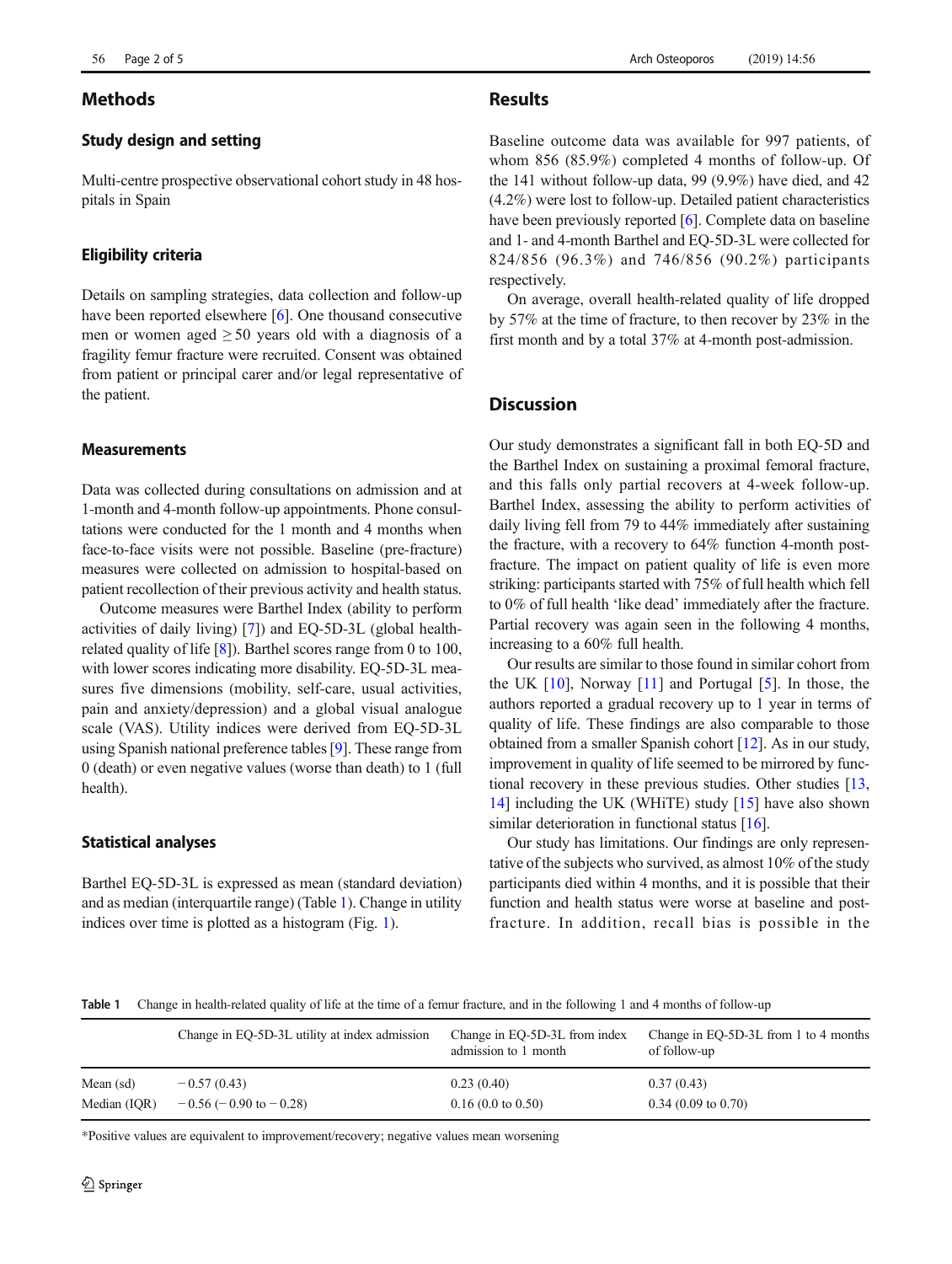<span id="page-2-0"></span>Fig. 1 Histogram of EQ-5D-3L utility indices at baseline (pre-fx), at admission for a femur fracture (fx date), and at 1 and 4 months of follow-up



determination of pre-fracture (baseline) health status, as this was recorded during the index hospital admission.

This analysis also has strengths. First, the prospective nature of data collection and the fact that the information was recorded by trained clinician/s and/or nurses give high validity to our findings. Secondly, we have low attrition, with  $\lt 5\%$ loss to follow-up at 4-month post-fracture. Finally, our participants were recruited from a representative sample of hospitals around the country.

In conclusion, we report a sustained detriment of proximal femoral fractures on the ability of a patient to perform activities of daily living and their health-related quality of life. These data should be used to estimate the socioeconomic burden of osteoporosis-related fractures and to inform the planning of care for these patients.

Funding information This work has been sponsored by an unrestricted grant of AMGEN to the Hospital del Mar Institute of Medical Investigation (IMIM).

### Compliance with ethical standards

Conflicts of interest ADP is advisor or speaker for Amgen/UCB, Roche, Gilead, EchoLight and Lilly. Institutional grant EchoLight and Kiowa-Kirin and Shareholder Active Life Sci. DPA's research group has received unrestricted research grants from Servier, Amgen and UCB; and speaker and consultancy fees from Amgen and UCB. All other authors report no conflict of interests.

Open Access This article is distributed under the terms of the Creative Commons Attribution 4.0 International License (http:// creativecommons.org/licenses/by/4.0/), which permits unrestricted use, distribution, and reproduction in any medium, provided you give appropriate credit to the original author(s) and the source, provide a link to the Creative Commons license, and indicate if changes were made.

## References

- 1. Pedersen AB, Ehrenstein V, Szépligeti SK, Lunde A, Lagerros YT, Westerlund A, Tell GS, Sørensen HT (2017) Thirty-five–year trends in first-time hospitalization for hip fracture, 1-year mortality, and the prognostic impact of comorbidity: a Danish nationwide cohort study, 1980–2014. Epidemiology 28(6):898–905
- 2. Svedbom A, Hernlund E, Ivergård M, Compston J, Cooper C, Stenmark J et al (2013) Osteoporosis in the European Union: a compendium of country-specific reports. Arch Osteoporos 8(1–2):137
- 3. Cooper C, Campion G, Melton LJ 3rd (1992) Hip fractures in the elderly: a world-wide projection. Osteoporos Int 2(6):285–289
- 4. Borgström F, Lekander I, Ivergård M, Ström O, Svedbom A, Alekna V, Bianchi ML, Clark P, Curiel MD, Dimai HP, Jürisson M, Kallikorm R, Lesnyak O, McCloskey E, Nassonov E, Sanders KM, Silverman S, Tamulaitiene M, Thomas T, Tosteson ANA, Jönsson B, Kanis JA (2013) The international costs and utilities related to osteoporotic fractures study (ICUROS)—quality of life during the first 4 months after fracture. Osteoporos Int 24(3):811– 823
- 5. Marques A, Lourenço Ó, da Silva J (2015) The burden of osteoporotic hip fractures in Portugal: costs, health related quality of life and mortality. Osteoporos Int 26(11):2623–2630
- 6. Prieto-Alhambra D, Reyes C, Sainz MS, González-Macías J, Delgado LG, Bouzón CA, Gañan SM, Miedes DM, Vaquero-Cervino E, Bardaji MFB, Herrando LE, Baztán FB, Ferrer BL, Perez-Coto I, Bueno GA, Mora-Fernandez J, Doñate TE, Blasco JMI, Aguado-Maestro I, Sáez-López P, Doménech MS, Climent-Peris V, Rodríguez ÁD, Sardiñas HK, Gómez ÓT, Serra JT, Caeiro-Rey JR, Cano IA, Carsi MB, Etxebarria-Foronda I, Hernández JDA, Solis JR, Suau OT, Nogués X, Herrera A, Díez-Perez A (2018) In-hospital care, complications, and 4-month mortality following a hip or proximal femur fracture: the Spanish registry of osteoporotic femur fractures prospective cohort study. Arch Osteoporos 13(1):96
- 7. Collin C, Wade D, Davies S, Horne V (1988) The Barthel ADL Index: a reliability study. Disability and rehabilitation 10(2):61–63
- 8. EuroQol G (1990) EuroQol–a new facility for the measurement of health-related quality of life. Health policy 16(3):199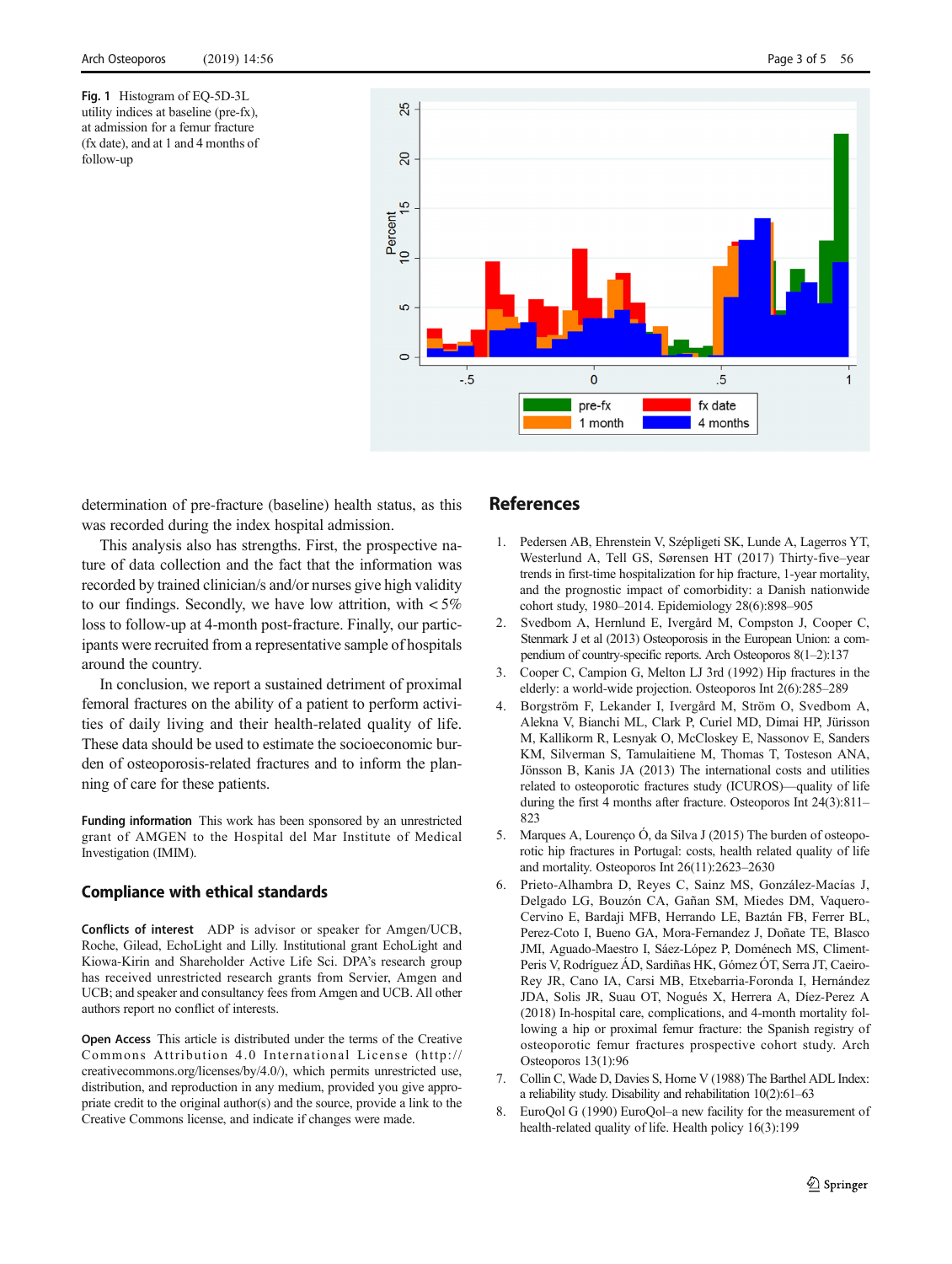- <span id="page-3-0"></span>9. Badia X, Roset M, Herdman M, Kind P (2001) A comparison of United Kingdom and Spanish general population time trade-off values for EQ-5D health states. Med Decis Mak 21(1):7–16
- 10. Griffin X, Parsons N, Achten J, Fernandez M, Costa M (2015) Recovery of health-related quality of life in a United Kingdom hip fracture population: the Warwick hip trauma evaluation-a prospective cohort study. Bone Joint J 97(3):372–382
- 11. Gjertsen J-E, Baste V, Fevang JM, Furnes O, Engesæter LB (2016) Quality of life following hip fractures: results from the Norwegian hip fracture register. BMC Musculoskelet Disord 17(1):265
- 12. Caeiro JR, Bartra A, Mesa-Ramos M, Etxebarría Í, Montejo J, Carpintero P et al (2017) Burden of first osteoporotic hip fracture in Spain: a prospective, 12-month, observational study. Calcif Tissue Int 100(1):29–39
- 13. Ruths S, Baste V, Bakken MS, Engesæter LB, Lie SA, Haugland S (2017) Municipal resources and patient outcomes through the first year after a hip fracture. BMC Health Serv Res 17(1):144
- 14. Vergara I, Vrotsou K, Orive M, Gonzalez N, Garcia S, Quintana JM (2014) Factors related to functional prognosis in elderly patients

after accidental hip fractures: a prospective cohort study. BMC Geriatr 14(1):124

- 15. Costa ML, Griffin XL, Achten J, Metcalfe D, Judge A, Pinedo-Villanueva R, Parsons N (2016) World hip trauma evaluation (WHiTE): framework for embedded comprehensive cohort studies. BMJ Open 6(10):e011679
- 16. Moerman S, Vochteloo AJ, Tuinebreijer WE, Maier AB, Mathijssen NM, Nelissen RG (2016) Factors associated with the course of health-related quality of life after a hip fracture. Arch Orthop Trauma Surg 136(7):935–943

Publisher's note Springer Nature remains neutral with regard to jurisdictional claims in published maps and institutional affiliations.

# Affiliations

D. Prieto-Alhambra<sup>1,2,3</sup> · D. Moral-Cuesta<sup>4</sup> · A. Palmer<sup>5</sup> · I. Aguado-Maestro<sup>6</sup> · M. F. Bravo Bardaji<sup>7</sup> · F. Brañas<sup>8</sup> ·

G. Adrados Bueno<sup>9</sup> • J. R. Caeiro-Rey<sup>10</sup> • I. Andrés Cano<sup>11</sup> • M. Barres-Carsi<sup>12</sup> • L. Gracia Delgado<sup>13</sup> •

M. Salomó-Domènech<sup>14</sup> · I. Etxebarria-Foronda<sup>15</sup> · B. Llado Ferrer<sup>16</sup> · S. Mills <sup>17</sup> · L. Ezquerra Herrando<sup>18</sup> · D. Mifsut<sup>19</sup> ·

L. D. R. Evangelista<sup>20</sup> · X. Nogués<sup>21</sup> · I. Perez-Coto<sup>22</sup> · J. Martínez-Iñiguez Blasco<sup>23</sup> · C. Martín-Hernández<sup>24</sup> ·

H. Kessel<sup>25</sup> • J. Teixidor Serra<sup>26</sup> • J. Rodriguez Solis<sup>27</sup> • O. Torregrosa Suau<sup>28</sup> • E. Vaquero-Cervino<sup>29</sup> •

C. Pablos Hernández<sup>30</sup> · L. Rodríguez Mañas<sup>31</sup> · A. Herrera<sup>32</sup> · A. Díez-Perez<sup>33</sup>

- <sup>1</sup> GREMPAL (Grup de Recerca en Epidemiologia de les Malalties Prevalents de l'Aparell Locomotor) Research Group, CIBERFES, IDIAP Jordi Gol (Universitat Autònoma de Barcelona) and Instituto de Salud Carlos III, Av Gran Via de les Corts Catalanes, 587, Atic, 08007 Barcelona, Spain
- <sup>2</sup> Musculoskeletal Pharmaco and Device Epidemiology Centre for Statistics in Medicine, Nuffield Department of Orthopaedics, Rheumatology, and Musculoskeletal Sciences, University of Oxford, Botnar Research Centre, Windmill Road, Oxford OX3 7LD, UK
- <sup>3</sup> Musculoskeletal Research Unit, IMIM-Parc Salut Mar, CIBERFES, Universitat Autònoma de Barcelona, Doctor Aiguader 88, 08003 Barcelona, Spain
- <sup>4</sup> Geriatric Unit, Hospital Universitario La Paz, Paseo de la Castellana, 261, 28046 Madrid, Spain
- <sup>5</sup> Traumatology and Orthopaedics Unit, Nuffield Orthopedic Centre, Windmill Rd, Headington, Oxford OX3 7HE, UK
- <sup>6</sup> Hospital Universitario Rio Hortega, Calle Dulzaina, 2, 47012 Valladolid, Spain
- <sup>7</sup> Hospital Regional Universitario de Malaga, Av. de Carlos Haya, s/n, 29010 Málaga, Spain
- <sup>8</sup> Geriatric Unit, Hospital Universitario Infanta Leonor, Gran Vía del Este, 80, 28031 Madrid, Spain
- <sup>9</sup> Internal Medicine Unit, Hospital Infanta Cristina, Av. de Elvas, s/n, 06080 Badajoz, Spain
- <sup>10</sup> Traumatology and Orthopaedics Unit, Complejo Hospitalario Universitario de Santiago de Compostela, Rúa da Choupana, s/n, 15706 Santiago de Compostela, A Coruña, Spain
- <sup>11</sup> Hospital Puerta del Mar, Av. Ana de Viya, 21, 11009 Cádiz, Spain
- <sup>12</sup> Hospital Universitari i Politècnic La Fe, Av de Fernando Abril Martorell, 106, 46026 València, Spain
- <sup>13</sup> Hospital Universitario Reina Sofía de Cordoba, Av Menendez Pidal, 14004 Córdoba, Spain
- <sup>14</sup> Corporación sanitaria Universitaria Parc Tauli, Parc Taulí, 1, 08208 Sabadell, Barcelona, Spain
- <sup>15</sup> Department of Orthopaedic, Alto Deba Hospital, Arrasate-Mondragon, Gipuzkoa, Spain
- <sup>16</sup> Hospital Son Llàtzer, Carretera de Manacor, PQ 4 (Son Ferriol), 07198 Palma de Mallorca, Spain
- <sup>17</sup> Traumatology and Orthopaedics Unit, Hospital Universitario La Paz, Paseo de la Castellana, 261, 28046 Madrid, Spain
- <sup>18</sup> F.E.A of the Traumatology and Orthopaedics Unit, Hospital Clínico Universitario Lozano Blesa, Av. San Juan Bosco, 15, 50009 Zaragoza, Spain
- <sup>19</sup> Hospital Clínico de Valencia, Av de Blasco Ibáñez, 17, 46010 Valencia, Spain
- <sup>20</sup> Geriatric Unit, Hospital Universitario Severo Ochoa, Av. De Orellana s/n, 28911 Leganés, Madrid, Spain